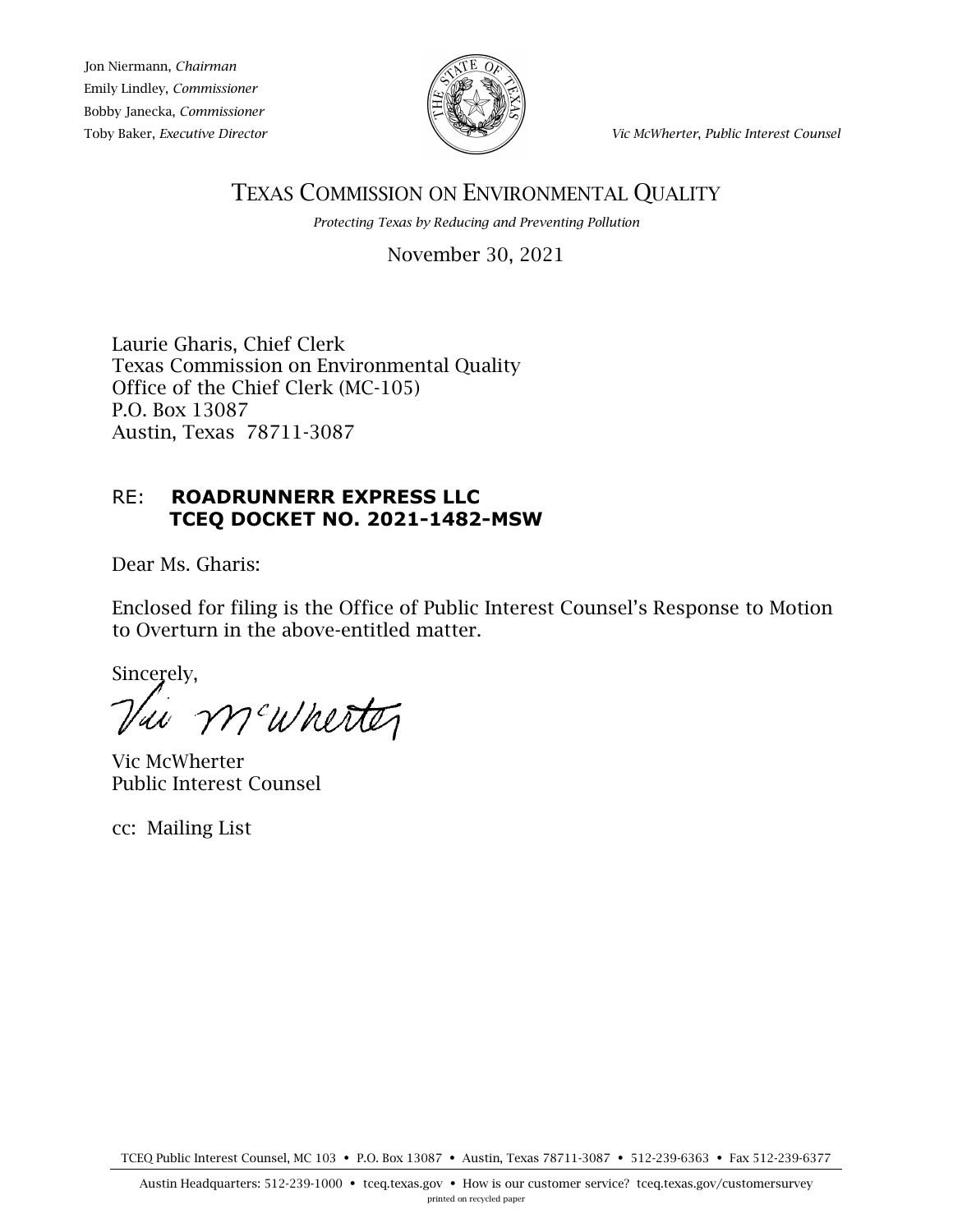#### **DOCKET NO. 2021-1482-MSW**

**§ § § § § § §**

**IN THE MATTER OF THE MOTION TO OVERTURN THE EXECUTIVE DIRECTOR'S DECISION TO APPROVE ROADRUNNER EXPRESS LLC'S APPLICATION FOR REGISTRATION NO. 170067**

**BEFORE THE TEXAS COMMISSION ON ENVIRONMENTAL QUALITY**

### **OFFICE OF PUBLIC INTEREST COUNSEL'S RESPONSE TO MOTION TO OVERTURN**

#### **To the Members of the Texas Commission on Environmental Quality:**

The Office of Public Interest Counsel (OPIC) at the Texas Commission on Environmental Quality (TCEQ or Commission) files this Response to the pending Motion to Overturn (Motion) the decision of the Executive Director (ED) approving the application of Roadrunner Express LLC (Applicant) for Registration No. 170067 (Registration). For the reasons discussed below, OPIC respectfully recommends that the Commission grant the Motion.

#### **I. Background**

The Registration authorizes the Applicant to process used and scrap tires at a facility (Facility) located at 14650 Dove Road, Moody, Texas 76557. The Registration authorizes storage of a maximum of 500 used or scrap tires (or the equivalent in tire pieces) on the ground or 2,000 used or scrap tires (or the equivalent in tire pieces) in enclosed containers at the Facility. The TCEQ received the application on August 11, 2021. The ED issued Registration No. 170067 on October 14, 2021. On November 8, 2021, Bell County Commissioner Bill Schumann timely filed the pending Motion on behalf of Bell County (Movant). For the reasons stated below, OPIC recommends that the Commission grant the Motion and remand the application to the ED for the purposes of: (1) providing effective notice to the Bell County Judge and the Bell County Fire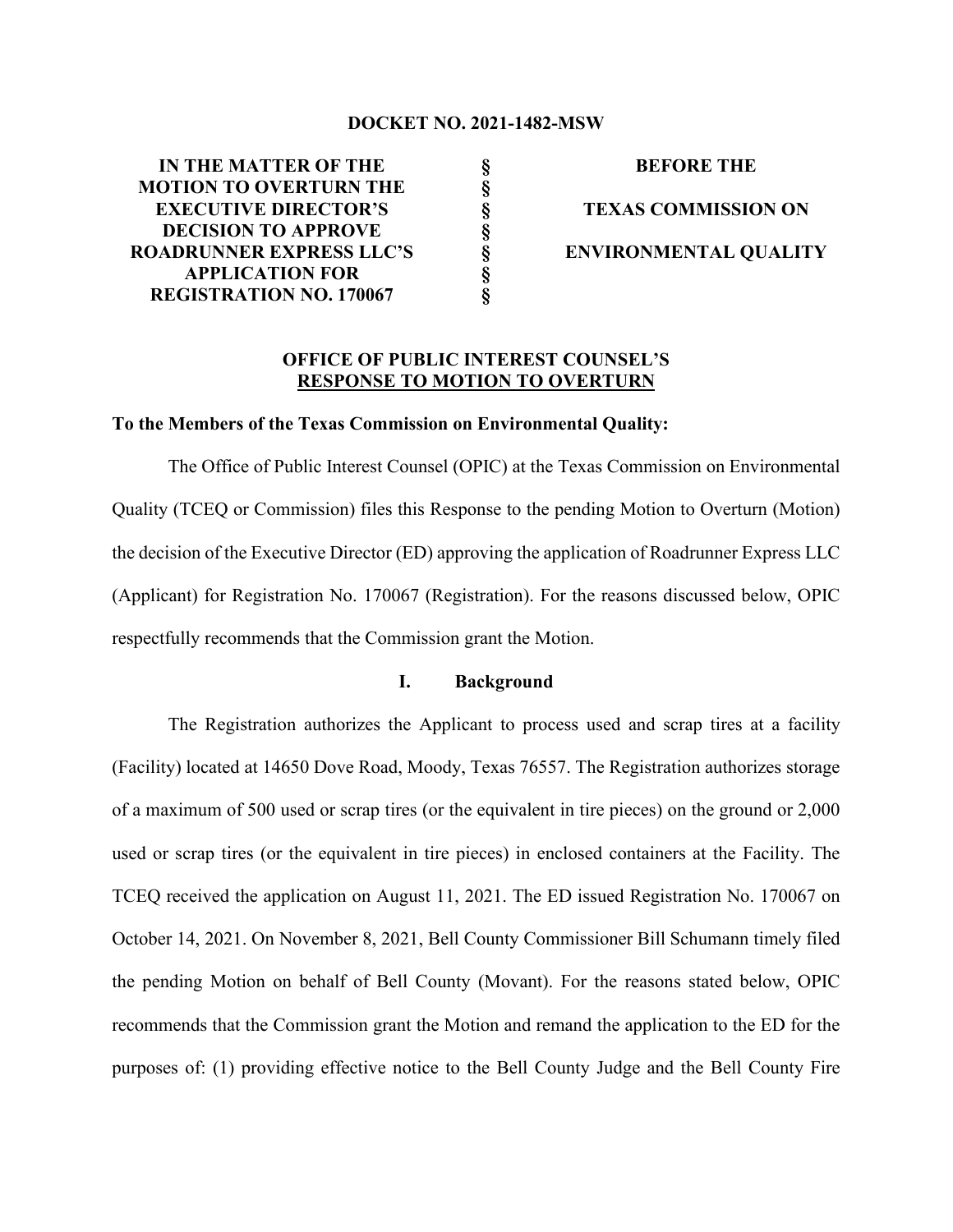Marshal; (2) allowing 45 days from the date of mailing for these officials to respond; and (3) allowing time for the ED to review and consider input received from these local officials.

#### **II. Applicable Law**

Activities including the storage, management, and processing of used and scrap tires are regulated under 30 TAC Chapter 328, Subchapter F. Regulated entities including "scrap tire storage sites" and "scrap tire facilities" must obtain a registration under 30 TAC § 328.55. Facilities that process or recycle scrap tires ("scrap tire facilities") are subject to specific registration application requirements under 30 TAC § 328.63. Scrap tire facilities storing a maximum of 500 tires on the ground or 2,000 tires in containers (such as the Applicant's Facility) must comply with 30 TAC  $\S$  328.63(c) and (d) when applying for a registration.<sup>[1](#page-2-0)</sup>

An applicant for a scrap tire facility must mail notice to local officials with jurisdiction over the facility site, including the County Judge and the appropriate local fire authority. 30 TAC § 328.63(d)(1). The County Judge and the local fire authority have 45 days to provide input to the ED. 30 TAC § 328.63(d)(2) and (4). Before issuance of a registration, the ED must review and consider input received from these local authorities relevant to concerns about noncompliance with local requirements relating to public health and safety and fire protection. 30 TAC  $\S 328.63(d)(2)$ and (4).

Under 30 TAC § 328.70, a person affected by a registration may file a motion to overturn pursuant to 30 TAC  $\S$  50.139. There are no predetermined limitations on who has a right to file such a motion. As provided by 30 TAC § 50.139(a), any person may file a motion to overturn the ED's action on an application. A motion to overturn must be filed no later than 23 days after the date the agency mails notice of the decision to the applicant and persons on any required mailing

<span id="page-2-0"></span><sup>1</sup> Under 30 TAC § 328.63(b), facilities that intend to store more tires on site must comply with 30 TAC § 328.60 registration requirements for scrap tire storage sites.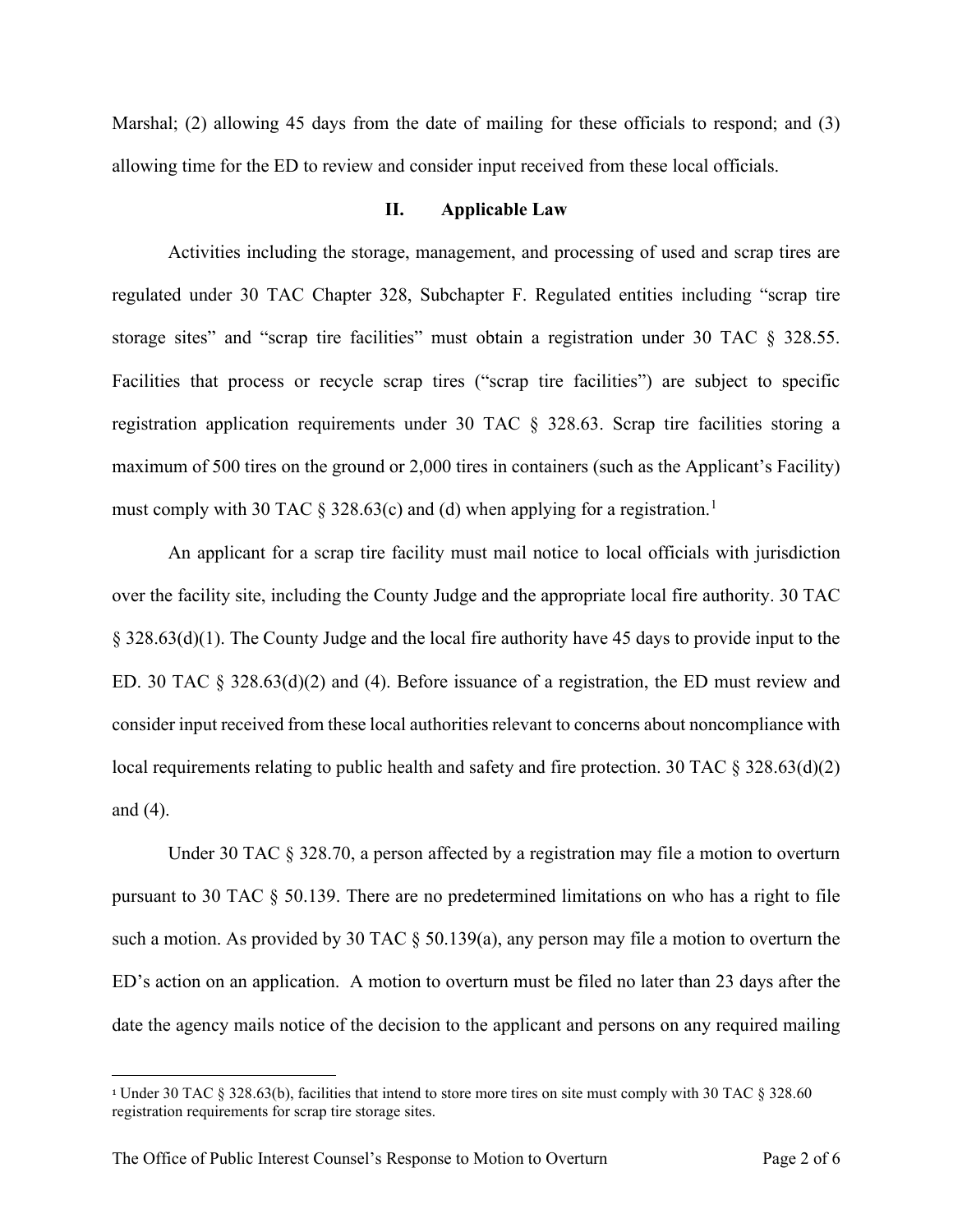list for the action. 30 TAC § 50.139(b). An action by the ED is not affected by a motion to overturn unless expressly ordered by the Commission. 30 TAC § 50.139(d). The Commission or General Counsel may extend the time for filing motions to overturn and for acting on motions. 30 TAC § 50.139(e).

#### **III. Discussion**

#### **A. The Motion to Overturn**

The Movant expresses concern regarding Applicant's failure to provide notice to local officials. The County contends that Applicant did not send the required notice to the Bell County Judge. The Motion points out that the Bell County District Attorney is not the Bell County Judge. The notice mailed to the District Attorney was not received by County administrators. Neither the Bell County Judge nor other members of the Bell County Commissioners Court had any knowledge of the application.

The Movant also contends that the Applicant failed to send notice to the Bell County Fire Marshal, the official who coordinates all fire emergency situations in the County. Movant argues that even though local volunteer fire departments have been notified, the County Fire Marshal should have been notified pursuant to 30 TAC  $\S$  328.63(d)(1).

In addition to notice defects, the Movant raises issues regarding the sufficiency of TCEQ enforcement activities to ensure all scrap tire facilities in Bell County are operated in compliance with applicable regulatory requirements and are protective of public health and the environment. Movant is also concerned that authorizing the storage of more scrap tires in the County contradicts policy initiatives of the Bell County Public Health District to control the Zika virus. Movant contends that storing more scrap tires outdoors will propagate mosquitoes and thereby increase the risk of contracting the Zika virus.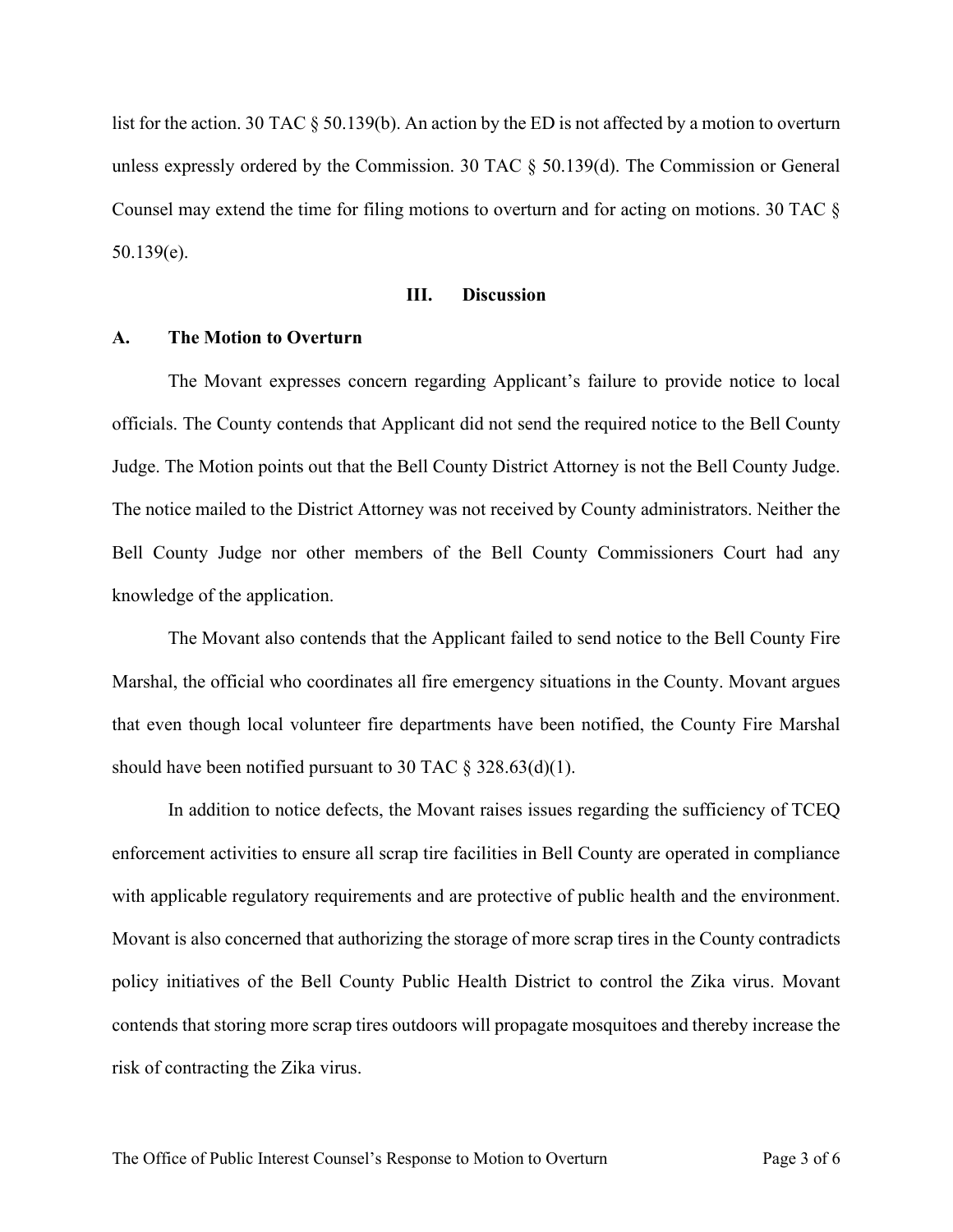#### **B. Analysis**

OPIC agrees with the Movant that notice was defective. The certified mail receipt for the notice packet delivered to the Bell County Justice Center<sup>[2](#page-4-0)</sup> on August 27, 2021 was addressed to Bell County District Attorney, Mr. Henry Garza. The County District Attorney prosecutes criminal felony cases, works with law enforcement in investigations, and presents cases to grand juries for the consideration of indictments. As noted in the Motion, the District Attorney is not the County Judge and is not an administrator for the general management and functioning of County government. The Applicant did not provide notice to the County Judge – the local official expressly designated as the required contact for the County under 30 TAC § 328.63(d)(1). This notice defect was consequential. Nobody responsible for the administration of County government was aware of the application. As a result of the lack of notice, the County Judge and Commissioners Court were deprived of the 45-day period to notify the ED of their concerns about compliance with local requirements relating to public health and safety. 30 TAC  $\S$  328.63(d)(2).

OPIC further agrees with Movant that the Bell County Fire Marshal is the appropriate local fire authority to receive notice under 30 TAC  $\S$  328.63(d)(1). The County Fire Marshall is best equipped to notify the ED of concerns about compliance with local requirements relating to fire protection under 30 TAC § 328.63(d)(4). The Moffatt Volunteer Fire Department has received notice and expressed an understanding that it would be dispatched in the event of an emergency at the Facility; however, the County Fire Marshal has the statutory authority to "coordinate the work of the various fire-fighting and fire prevention units in the county." *See* Texas Local Government Code § 352.019(b). If a fire occurred at a facility where there could be 500 tires on the ground or

<span id="page-4-0"></span><sup>2</sup> The addresses for the County Judge and the District Attorney are different. While the Bell County website shows that the Bell County Justice Center on Huey Road is the address for the District Attorney, the Bell County Courthouse located at 101 E. Central Avenue is the contact address for the Bell County Judge.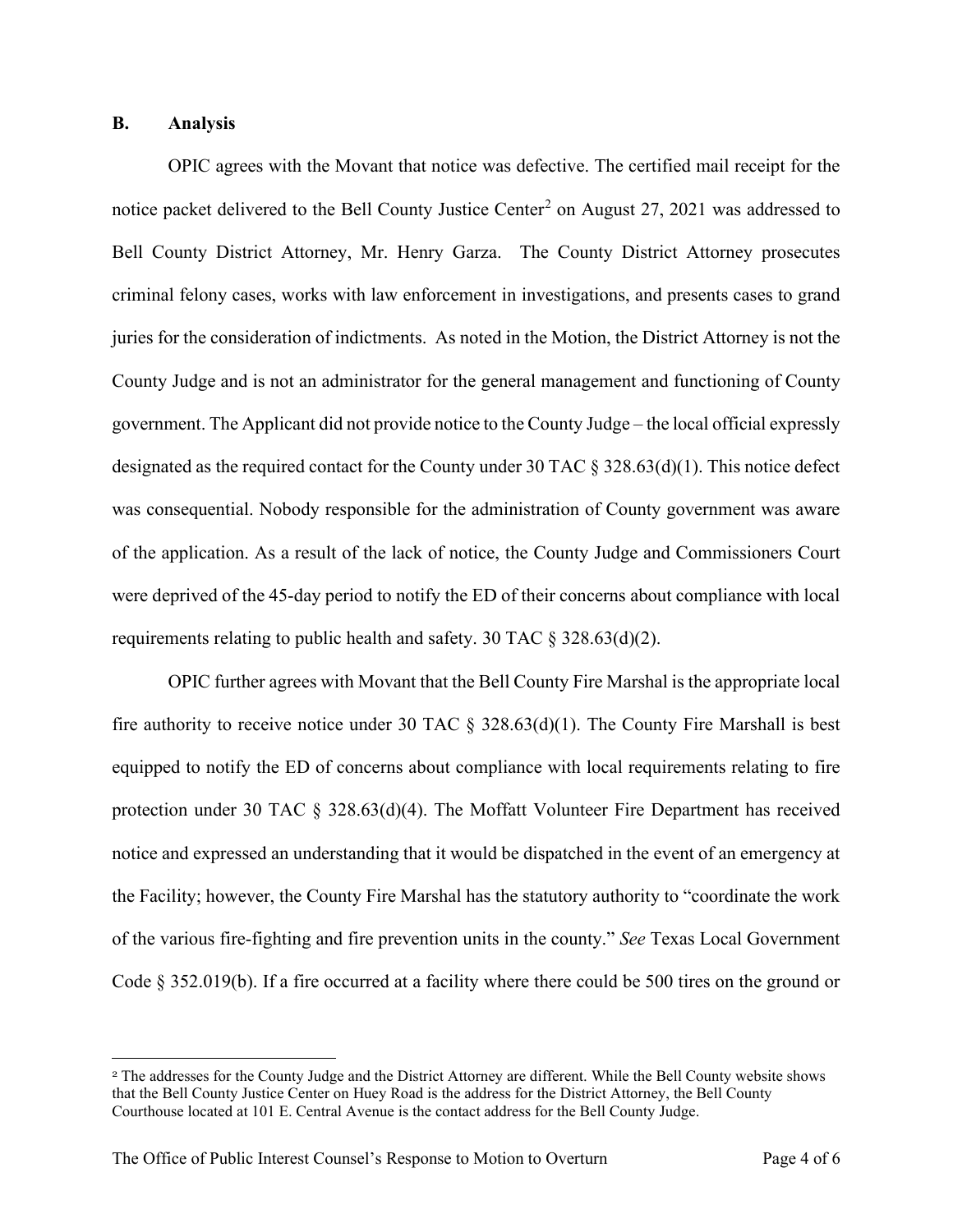2,000 tires in containers, OPIC envisions the possibility that more than one fire-fighting response unit could be needed. The County Fire Marshal is likely in the best position to assess the availability and adequacy of local fire-fighting resources that could respond to a worst-case fire emergency at the Facility. Accordingly, OPIC finds that the notices to both the Moody Volunteer Fire Department and the Moffatt Volunteer Fire Department were insufficient for purposes of 30 TAC § [3](#page-5-0)28.63(d)(1).<sup>3</sup>

#### **IV. Conclusion**

For the reasons discussed above, OPIC recommends granting the Motion and remanding the application to the ED. OPIC further recommends the Applicant be instructed upon remand to mail notice to the Bell County Judge and the Bell County Fire Marshal. After the prescribed 45 day period following proper mailed notice, the ED may consider the remaining concerns raised in the Motion and any additional information submitted on behalf of these local officials.

Respectfully submitted,

Vic McWherter Public Interest Counsel

 $B$ y:  $\mathcal{V}u$  m'wherter

Vic McWherter State Bar No. 0078565 P.O. Box 13087, MC 103 Austin, Texas 78711-3087 (512) 239-0574 Phone (512) 239-6377 Fax

<span id="page-5-0"></span><sup>3</sup> Furthermore, OPIC questions whether the correct notice template was used when notice was provided to the local volunteer fire departments. The notice references 30 TAC § 328.63(d)(2) and the opportunity to provide input about compliance with local requirements regarding protecting public health and the environment, rather than the opportunity under 30 TAC § 328.63(d)(4) to provide input regarding compliance with local requirements relating to fire protection.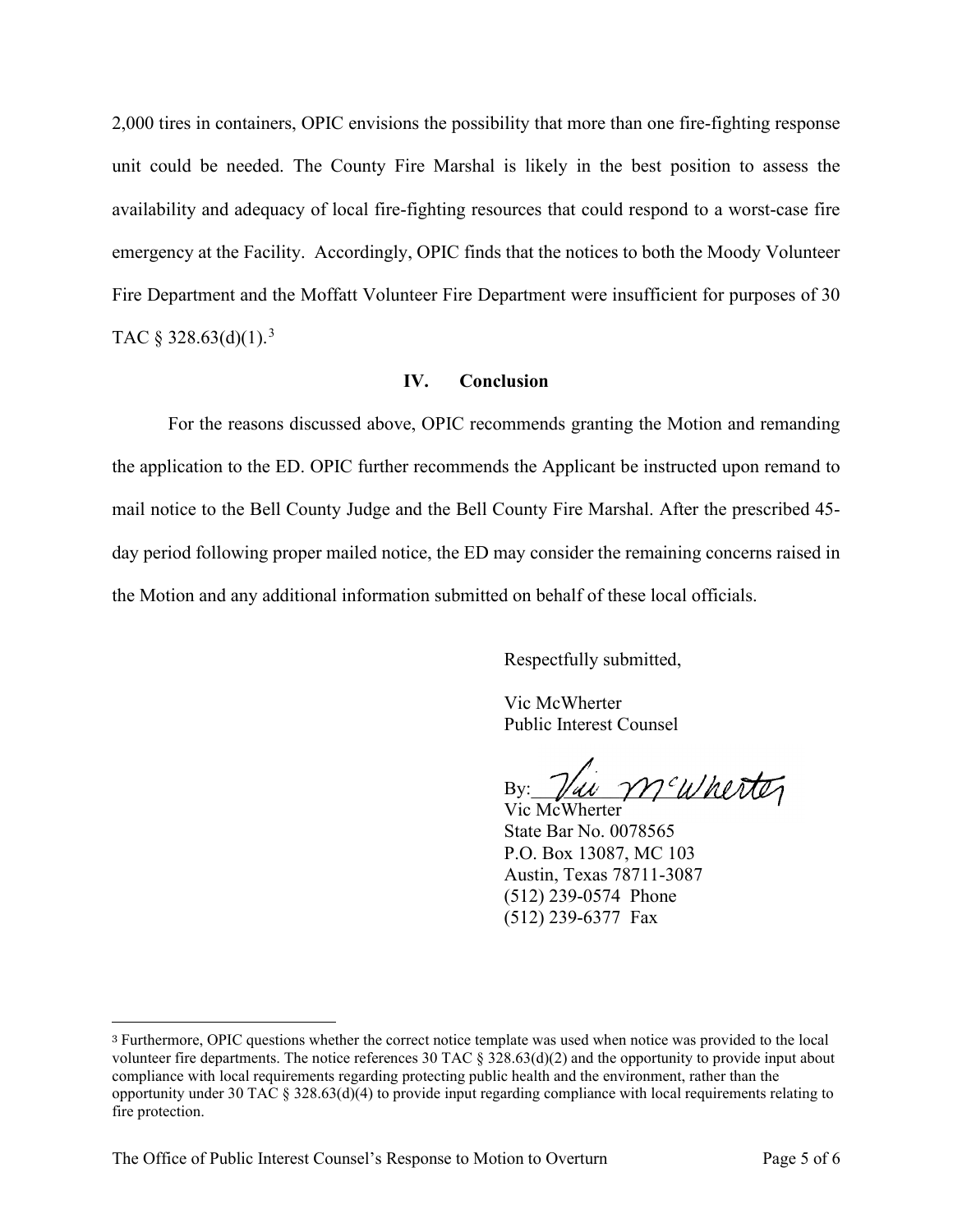## **CERTIFICATE OF SERVICE**

I hereby certify that on November 30, 2021, the foregoing document was served to all persons listed on the attached service list via hand delivery, facsimile transmission, Inter-Agency Mail, electronic mail, or by deposit in the U.S. Mail.

Vic M<sup>c</sup>Wherter  $\ddot{\phantom{0}}$